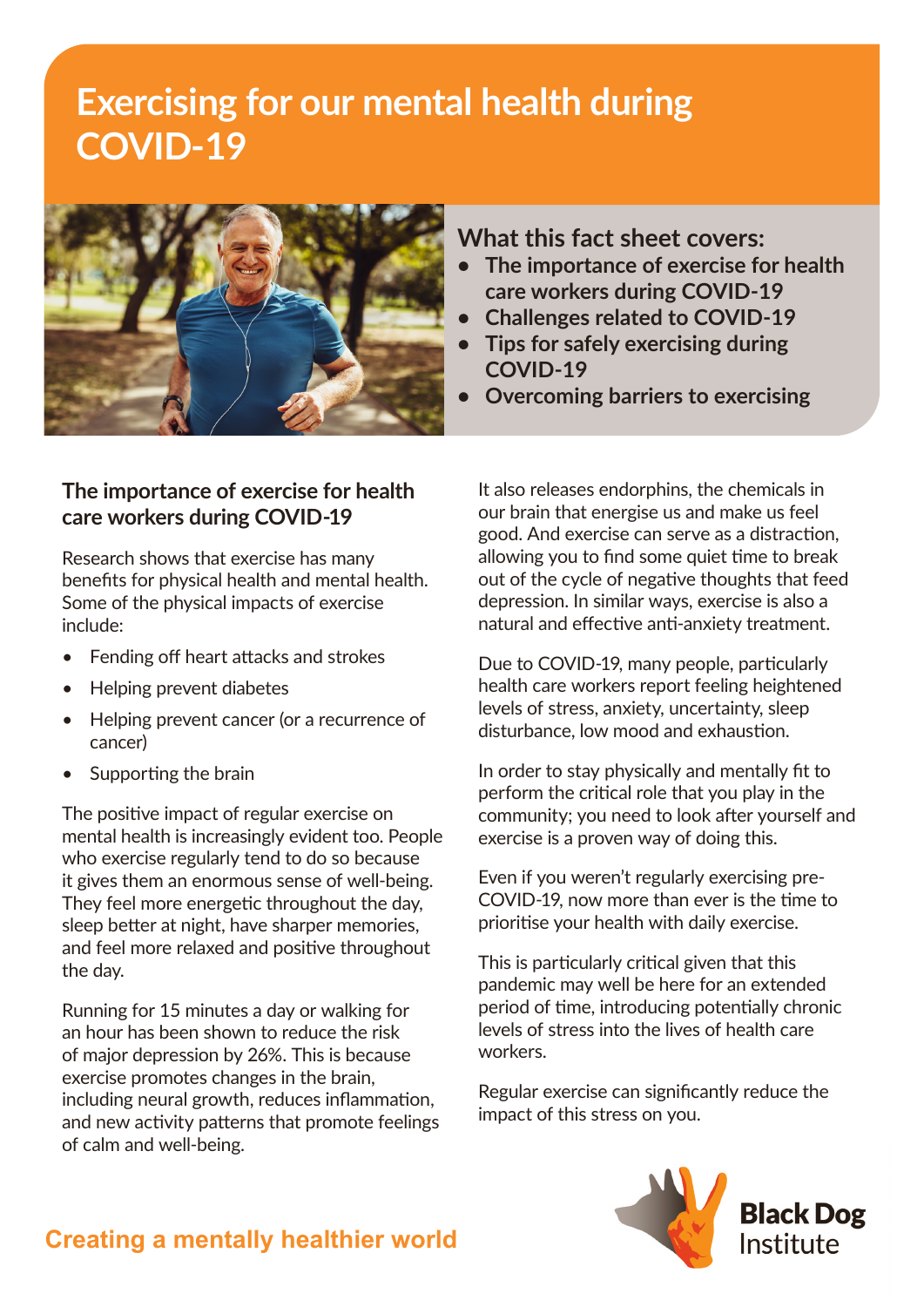## **The National Physical Activity Guidelines recommend:**

- At least **30 minutes of moderate intensity**  exercise on most (preferably all) days of the week. This could be a brisk walk where you notice a slight increase in breathing and heart rate.
- Exercising for **at least 10 minutes at a time**. The 30 minutes doesn't need to be continuous; it can be broken into 10-minute blocks throughout the day.
- Being **active in as many ways** as possible each day (e.g. using the stairs instead of a lift).
- For extra health benefits, if you are able to, you should also do **vigorous activity** that makes you 'huff and puff' (e.g. jogging, cycling, interval training). For best results, vigorous exercise should be done for at least 30 minutes 3-4 times a week. Vigorous exercise is particularly helpful because it makes you fitter and the fitter you are, the greater the efficiency with which your heart and lungs work to get oxygen delivered to and used by your muscles. Research clearly shows that the fitter you are, the more protected you are from developing most health problems.
- If you are very inactive, health benefits can be gained by becoming **slightly more active**.
- **• The key message is that even a little physical activity is better than none at all, and more is better than a little.**

## **Exercise challenges during COVID-19**

COVID-19 has presented unique challenges to exercising. With gyms, group fitness classes, swimming pools and some beaches closed due to COVID-19, you might not have access to your favourite exercise pursuits.

If you're isolating or doing shift work, you might not be able to go outside to walk, run or cycle. If you're a health care worker working increased hours and experiencing stress or exhaustion due to COVID-19, exercise might be the last thing you feel like doing.

While COVID-19 might have impacted your usual routine, there are plenty of safe ways to continue or begin to get the benefits of regular exercise.

#### **Tips for safely exercising during COVID-19**

Firstly, check the latest guidelines for your area, as these are changing frequently. For most people, the following exercises are safe and legal:

- **• Walking, jogging, or riding a bike** outside in your local area (whilst maintaining a safe distance from others). Experiment with different routes that are less populated and explore your local area.
- Many fitness trainers and yoga instructors have moved their **classes online** for free or at low cost. There are plenty of great classes that require minimal or no equipment and can be done in a limited space at any time of the day or night. Check out your phone's app store, YouTube or online subscription services for the one that's suitable for you.
- **• Gardening and yard work** are also good options, particularly if you are isolating.
- **• Skipping** (solo or jump-rope with your family) is a fun activity that requires minimal space, just a rope and gets your heart rate up in no time.
- **• Tennis**, which is currently limited to singles in most places is a great sport to play and gives you a good workout - whilst maintaining a safe distance and hygiene levels
- If you have **stairs** in your house or local area, walking or running up them several times is a quick and effective way to get the benefits of more intense exercise
- Learn a **dance routine** on YouTube or Tik Tok. Get the whole family involved and record it and share it with family and friends.



# **Creating a mentally healthier world**